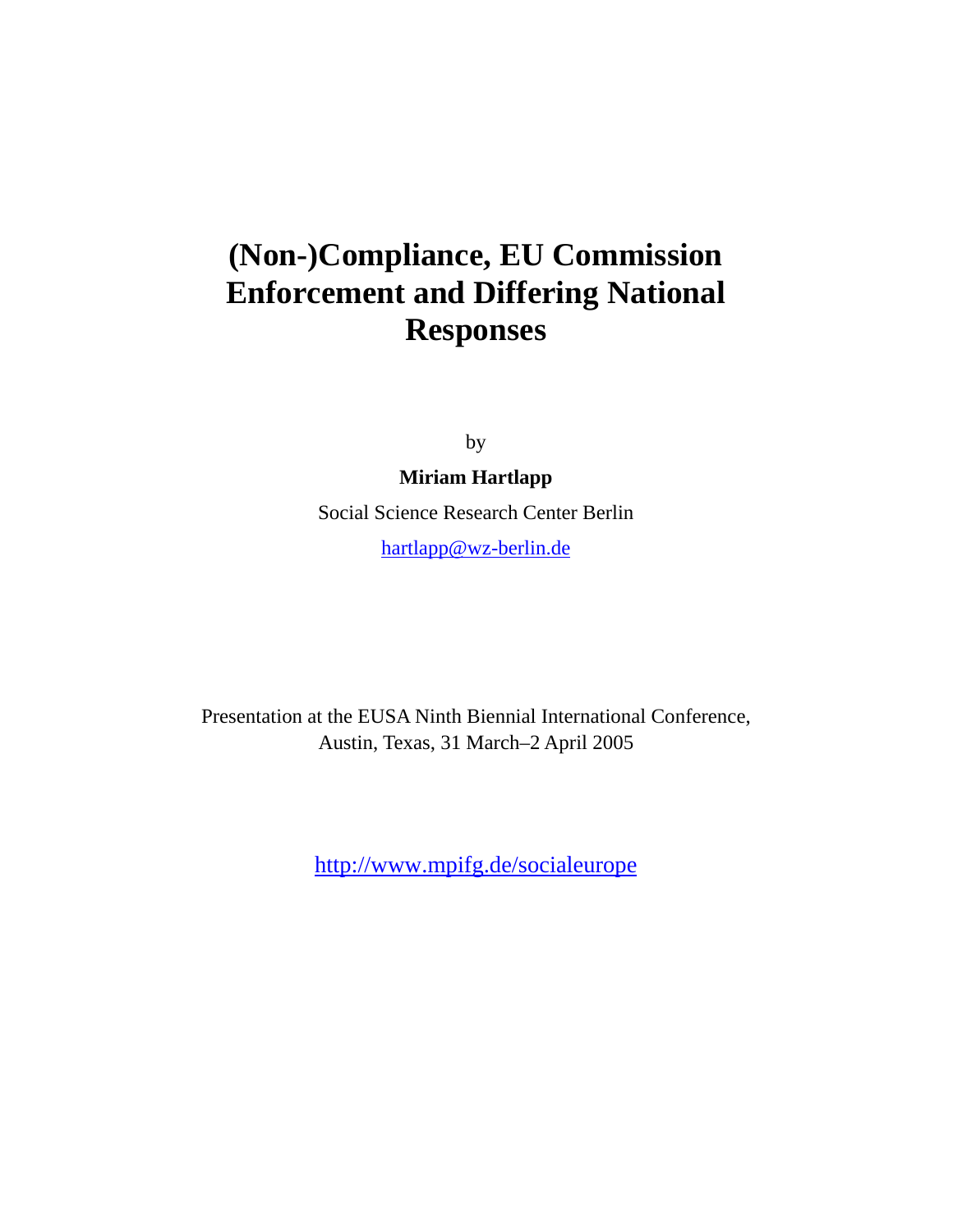This document contains the summary of a text that will be published as Chapter 11 of the following co-authored book:

# Complying with Europe EU Harmonisation and Soft Law in the Member States

by

Gerda Falkner Oliver Treib Miriam Hartlapp Simone Leiber

Draft version, spring 2004

(forthcoming, Cambridge University Press 2005)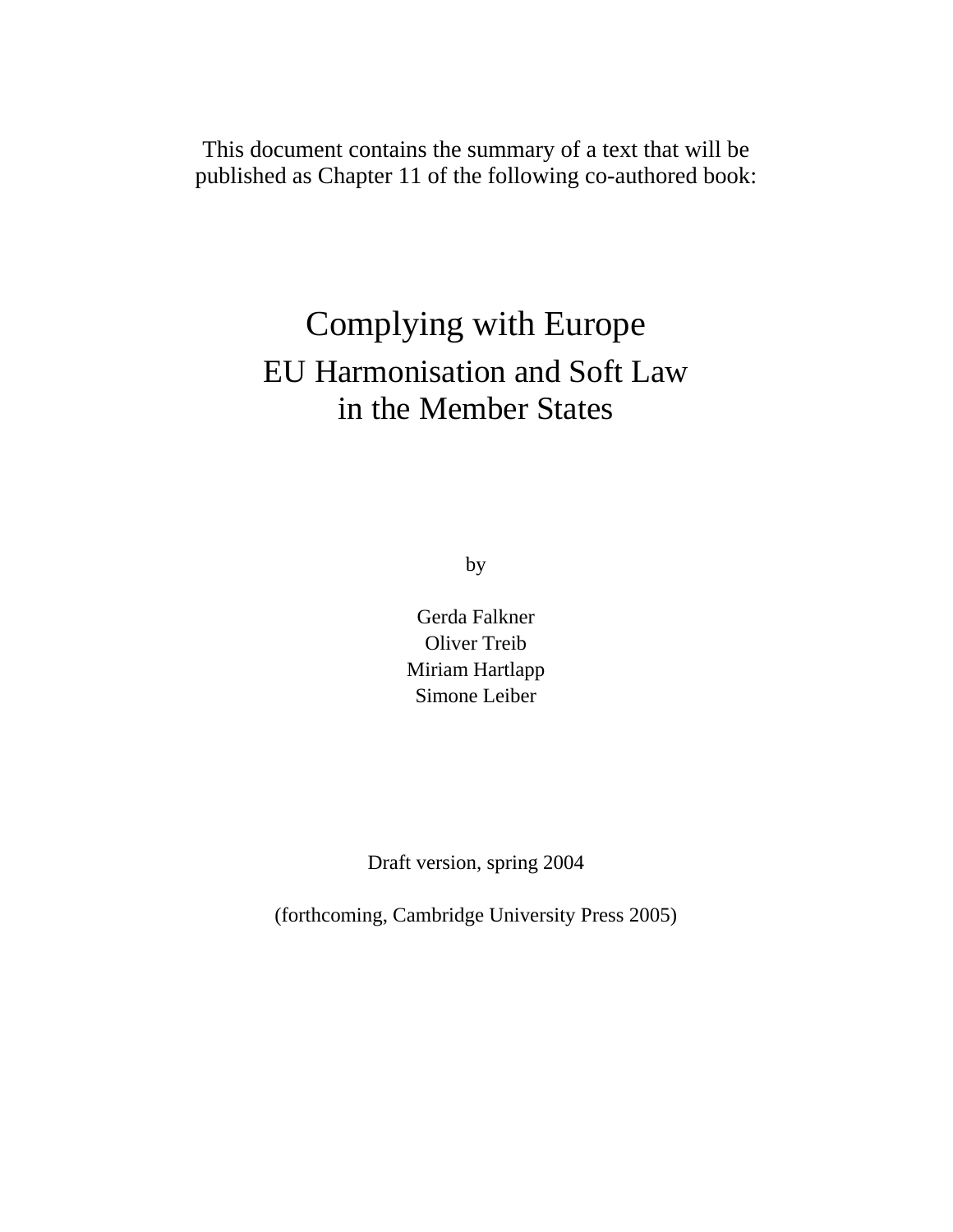### **11 The EU Commission and (Non-)Compliance in the Member States**

#### **Summary**

What happens when member states do not comply with EU law? To answer this question, the role of the EU Commission as guardian of the treaties demands particular attention, especially the instruments it may employ, and the enforcement policy it actually pursues, against member states that violate binding EU rules. Our qualitative data on how fifteen member states have transposed a sample of six EU social policy Directives allows us to confront the Commission's enforcement policy with the "real" amount of domestic transposition failures. We thus challenge the approach taken by much of the existing literature, which looks at the tip of the iceberg only by restricting itself to the analysis of available data on EU infringement procedures.

This allows us to reject or validate some of the most dominant assumptions in this literature about the *logics* of Commission enforcement policy. We show that enforcement often does not take place at all or does not take place in a consistent manner when compared to the Commission's own rules. Moreover, we demonstrate that the Commission heavily focuses on non-notification rather than on incorrect transposition. One of the explanations is that infringement procedures are constrained by the length and complexity of the Commision's internal procedures. Although our data suggest significant diversity in the treatment of different member states, we argue that this is not the result of political favouritism but of the necessity to prioritise some cases over others under the conditions of administrative overload. Our sample shows that these prioritisations often follow different Directives. It seems that the choice is made largely by the responsible unit and depends on its workload, the complexity of the Directive, and the overall importance attached to the respective policy. Furthermore, we show that neither the general level of labour law protection, nor the level of misfit with pre-existing national policies, nor opposition during the negotiations determine the Commission's enforcement policy – even though the last factor does have some influence.

Finally, we discuss kick-start, acceleration and correction as different effects that infringement procedures had in the implementation processes under scrutiny.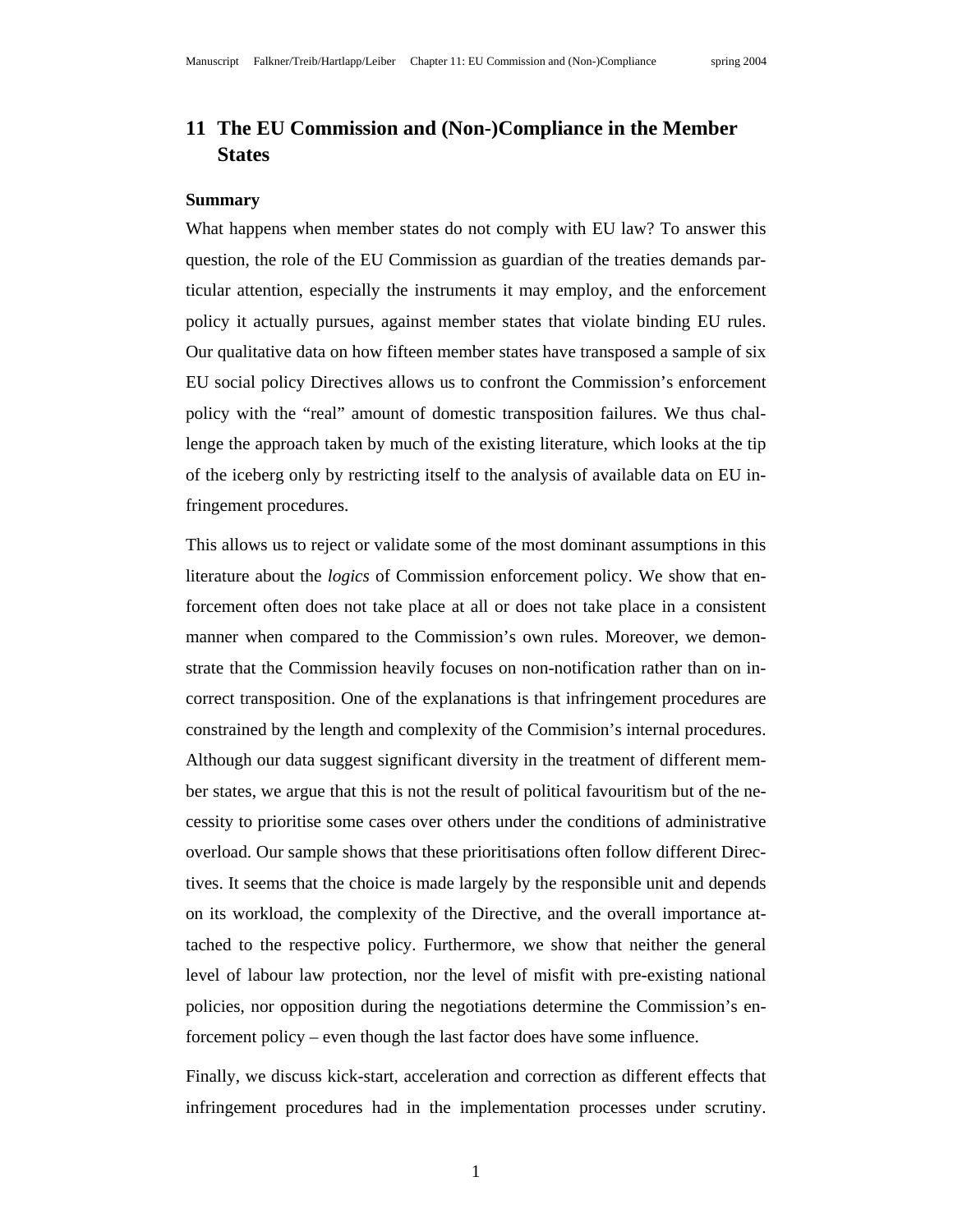Overall we conclude that infringement proceedings as they are practised today are a rather inadequate instrument for assuring compliance, even though the situation would be even worse if there were none at all.

*If you are interested in receiving draft chapters for feedback, please contact (falkner@ihs.ac.at). Related articles on specific sub-topics can be found on our project homepage: http://www.mpifg.de/socialeurope.*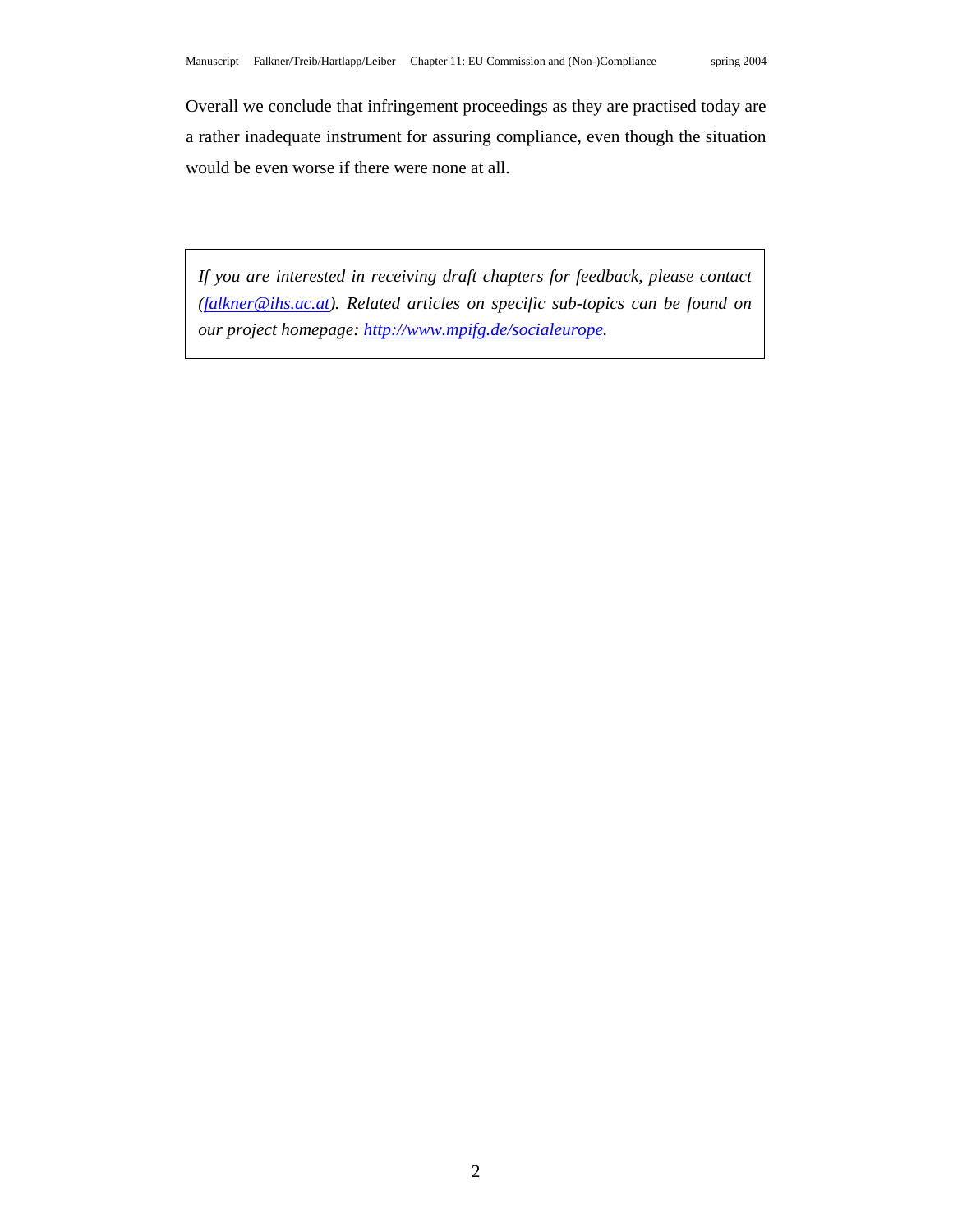

# Complying with Europe EU Harmonisation and Soft Law in the Member States

Gerda Falkner Oliver Treib Miriam Hartlapp Simone Leiber

Cambridge University Press 2005

What does EU law truly mean for the member states? Do they abide or don't they? This book presents the first encompassing and in-depth empirical study of the effects of 'voluntaristic' and partly 'soft' EU policies in the member states. The authors examine 90 case studies across a range of EU Directives and shed light on burning contemporary issues in political science, integration theory, and social policy. They reveal that there are major implementation failures and that, to date, the European Commission has not been able adequately to perform its control function. While all countries are occasional non-compliers, some quite frequently put their domestic political concerns above the requirements of EU law. Others neglect these EU obligations as a matter of course. This innovative study answers questions of crucial importance for politics in theory and in practice, and suggests how implementation of EU law can be fostered in the future.

For further information, please consult our website:

http://www.mpifg.de/socialeurope